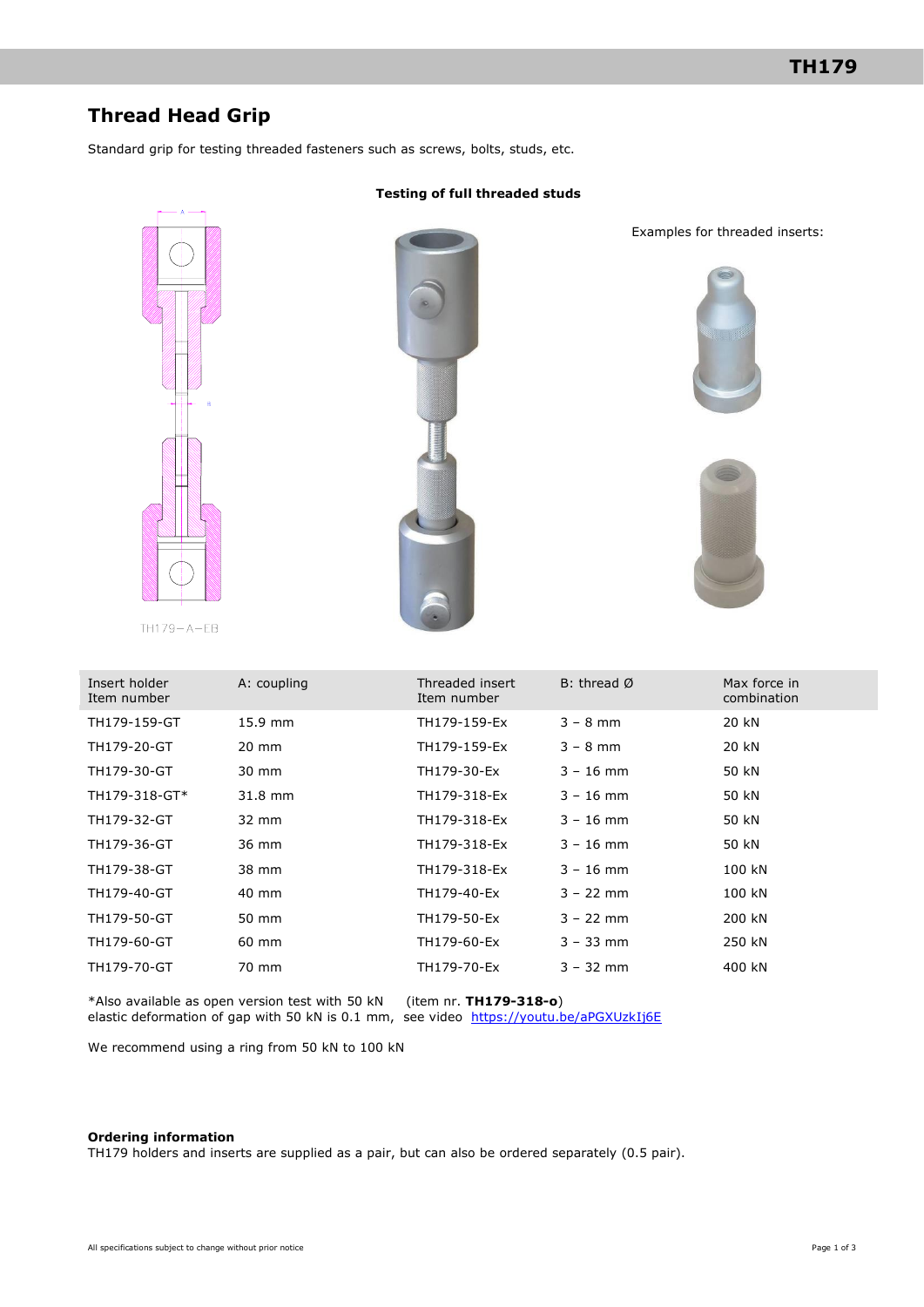### **Testing of short cap screws**

NТ

 $TH179 - A - EKB$ 



L

 $\frac{1}{2}$ 



 $A =$  coupling size

TH179-EK inserts



TH179-EK3

### **Special version to test long cap screws**



TH179-A-EPB